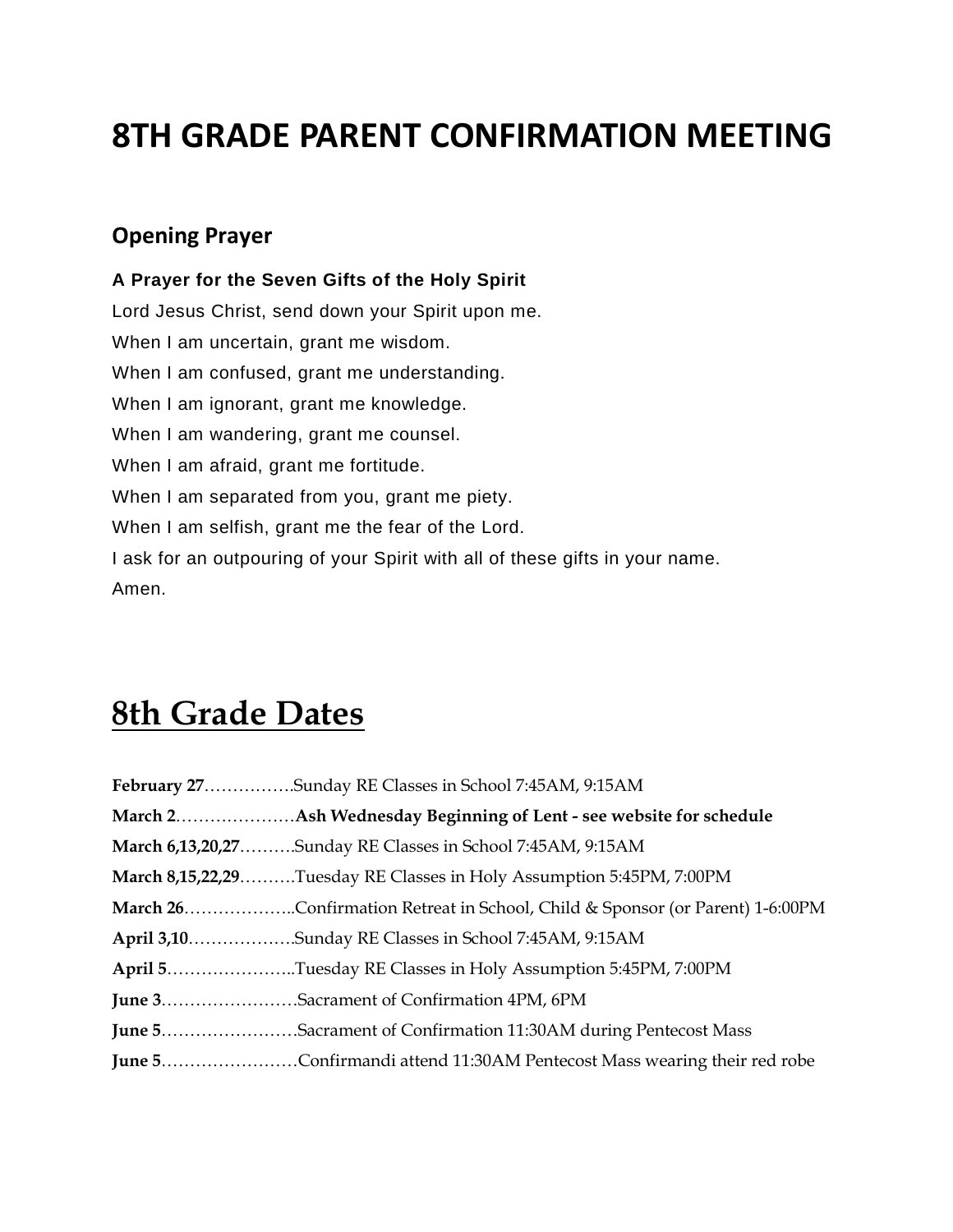We meet to celebrate the decision of these young people to seek a deeper union with Christ and his Church. At baptism, you and their Godparents accepted the responsibility of training them in the practice of our faith. Now they will be coming before the faithful of the Parish community and declare their intentions to continue their journey of faith and Christian initiation as members of the Church in the Sacrament of Confirmation.

Their preparation for Confirmation is a time of joy for the whole parish community of Mary, Mother of the Church Parish. We rejoice that they are seeking to become fully initiated members with the desire to prepare for the Sacrament of Confirmation, and be sealed with the Gifts of the Holy Spirit.

#### Busted Halo Confirmation

### The Sacrament of Confirmation is not a completion or graduation by any means. In the Sacrament:

- the will receive the fullness of the Holy Spirit
- Completes the Sacrament of Baptism and therefore more firmly unites them with Christ, the Church, and God our Father
- They receive a special strength and character to witness, spread, and defend the Gospel

### website, forms

# Catholicism 101

Confirmation Application

### Robe rental

Pentecost Mass